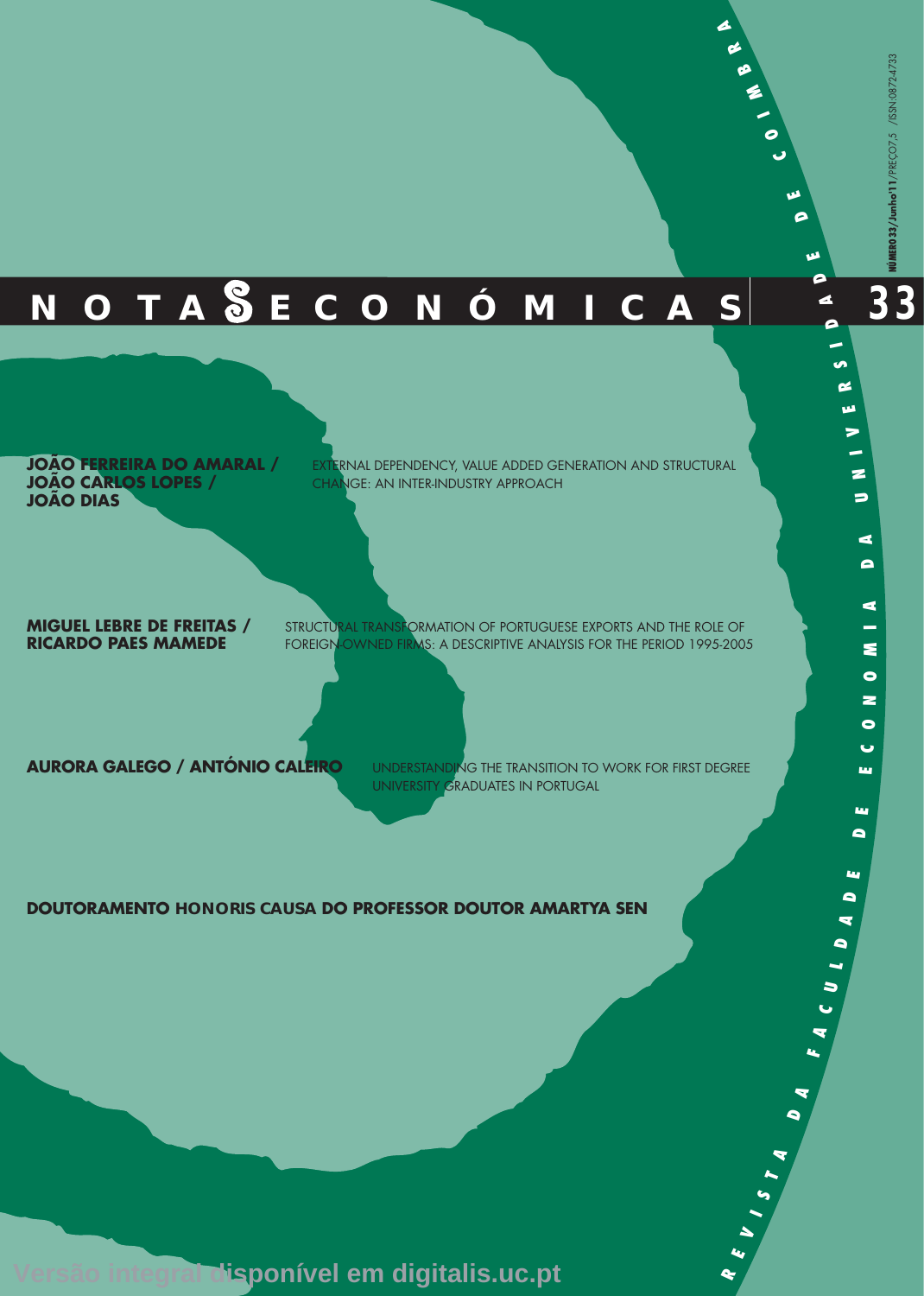20 21

# **Structural transformation of Portuguese exports and the role of foreign-owned firms: A descriptive analysis for the period 1995-2005\***

**Miguel Lebre de Freitas / Ricardo Paes Mamede** UA, NIPE / ISCTE-IUL, Observatório do QREN, Dinâmica-CET

### **resumo résumé / abstract**

**Neste artigo, utilizamos uma medida de "conteúdo de rendimento das exportações de um país" recentemente proposta por Hausmann e outros (2007) para caracterizar a estrutura das exportações portuguesas, a sua evolução recente e o papel das empresas de capital maioritariamente estrangeiro nessa evolução. Os resultados sugerem que, entre 1995 e 2005, o "conteúdo de rendimento" das exportações portuguesas cresceu acima da média mundial, para o que terá contribuído um "efeito de ajustamento estrutural" superior à média, que mais do que terá compensado um desempenho abaixo da média decorrente do facto de uma parte significativa das exportações portuguesas ocorrer em sectores sujeitos a uma concorrência crescente por parte das economias emergentes. Também verificamos que o peso das exportações de "elevado" e "muito elevado" conteúdo de rendimento aumentou consideravelmente no período, com essas duas classes a explicar mais de metade do crescimento das exportações portuguesas. Analisando a presença de empresas de capital estrangeiro nos diferentes sectores, encontramos um peso acima da média nos produtos de "elevado" e "muito elevado" conteúdo de rendimento. Estes e outros resultados sugerem que as empresas de capital estrangeiro têm desempenhado um papel relevante, quer no crescimento das exportações portuguesas, quer no aumento do seu conteúdo de rendimento.** 

\* A previous version of this paper was presented at the second Workshop on Portugal and the Challenge of Globalization, held at the Ministry of Economy and Innovation, Lisbon, November 3, 2008. The authors acknowledge Paulo Inácio, Walter Marques and Luis Florindo for helpful assistance with the data and João Amador and David Haugh for helpful comments.

In this paper we use a recent measure of the "income level of a country's exports" proposed by Hausmann et al. (2007) to characterize the structure of the Portuguese export basket, its recent evolution and the role of foreign-owned firms in this process. We find that between 1995 and 2005 the improvement in the "income content" of the Portuguese export basket relative to the world average was achieved through an above-average "structural transformation effect" that more than offset a bellow-average effect of having a significant share of products exposed to an increasing competition from emerging economies. We find that the weight of exports with "high" and "very high" income content increased considerably in this period, with these two classes explaining more than one half of the total export growth. Analysing the presence of foreign-owned firms in different industries, we find a higher than average share of foreign affiliated firms in products with "High" and "Very High" income content. These and other pieces of evidence suggest that foreign-owned firms have played a relevant role both in the growth of Portuguese exports and in the increase of their income content.

**Classificação JEL:** C14, F14.

**Versão integral disponível em digitalis.uc.pt**